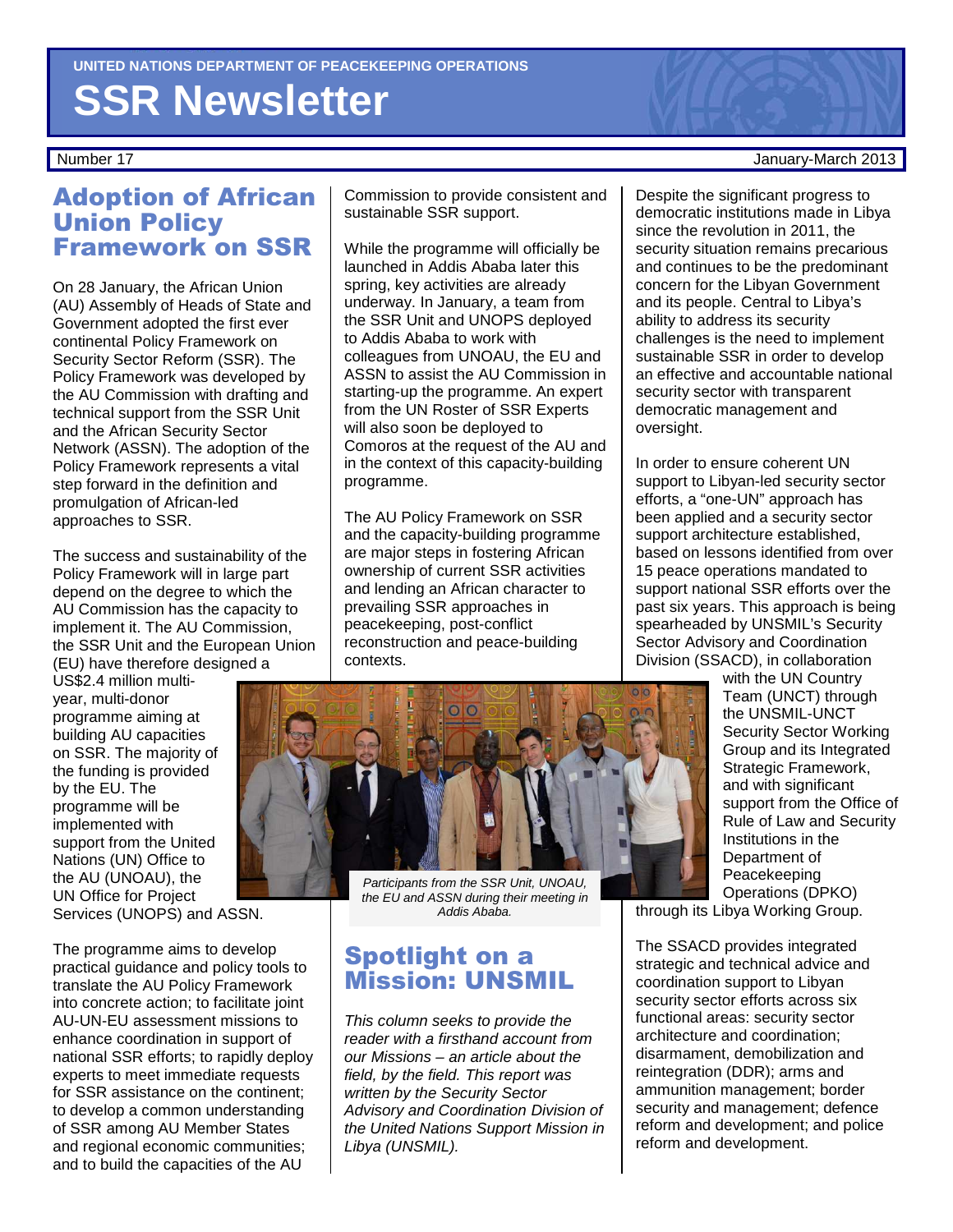In addressing these areas, SSACD works closely with UNSMIL's other pillars, particularly the Political Affairs Division and the Human Rights, Women's Empowerment, Transitional Justice and Rule of Law Division. To assist Libya in coordinating offers of international assistance, UNSMIL has established international coordination mechanisms, and is transitioning their leadership to the Libyan Government as it becomes more established.

UNSMIL recently supported the Libyan Government in developing its first Security, Justice and Rule of Law Development Plan, which the Government of Libya presented at an International Ministerial Conference in Paris on 12 February 2013. The plan represents the Government's first attempt since the revolution to articulate a comprehensive list of priorities for SSR. At the same time, UNSMIL has continued to support the Government's efforts to establish a number of critical national coordination mechanisms, including a national security committee of Cabinet, and to promote efforts to strengthen the capacity of the General National Congress security committees to undertake their security sector oversight responsibilities.

Libya's DDR priorities agreed in Paris provided the means to reinvigorate the process of integrating a number of revolutionary fighters into the security forces, and reintegrating the vast majority of them into civilian life. In coordination with the AU, UNSMIL will soon assist the Libyans in a series of workshops to advance the implementation of their DDR priorities. UNSMIL has recently enhanced its support to Libya in this area. Using Libya's border priorities from the Paris Conference, and in cooperation with the EU, SSACD is supporting the

Libyan Government to organise its first "whole-of-Government" workshop on border security and management in April. The aim is to develop a roadmap that outlines immediate priorities, responsibilities and timelines for implementation.

In terms of unsecured ammunitions, explosive remnants of war (ERW), and weapons (including small arms, light and chemical weapons, and materiel threatening national and regional security), Libyan counterparts, together with UN and other international partners, have continued clearance operations, improved the security and safe storage of arms and ammunitions through community-based micro projects, and commenced discussions on the registration of weapons.

Defence sector reform (DSR) remains a significant challenge, with considerable impact on DDR, border security and arms and ammunition management. Despite the fledgling state of the Ministry of Defence and the Libyan Armed Forces, considerable changes have already been made. UNSMIL, in collaboration with the Libyan authorities and in liaison with the international community, continues to support the development of Libya's strategic vision through the Towards a Defence White Paper project.

This process aims to lay the groundwork for an actual Libyan defence white paper by identifying key elements and priorities in Libya's defence sector. At Libya's request, UNSMIL is part-way through a project bringing a number of embedded consultant experts to work in the areas of military education and

The threat of ERWs in Libya is a key concern for the Government and the UN.

training, personnel and pension reform, defence legislation and regulations, and communications strategies.

Significant improvements are underway in the Ministry of Interior (MoI) and the Libyan Police Service, but considerable reform and development lie ahead.



Libyan Ministry of Defense staff detanking surface-to-air missiles.

SSACD continues to assist in a number of police reform initiatives, including in the areas of criminal investigation, forensics, anti-narcotics, public order and training. Most importantly, UNSMIL will continue to encourage and assist the MoI to embrace institutional reform. In this regard, UNSMIL is supporting the MoI to conduct a series of workshops to advance the police priorities agreed at the Paris Conference.

Libya has begun its journey toward an effective and democratically accountable security sector capable of providing enhanced security for both the State and its people. The country is making discernible progress with the support of the UN and other international partners, but much work lies ahead.

### Geneva Launch of SSR Guidance

On 5 and 6 March, over 80 representatives of the UN family, the diplomatic community and civil society came together for the Geneva launch of the UN SSR Integrated Technical Guidance Notes (ITGNs). The highlevel events were hosted by Slovakia, the UN Office at Geneva (UNOG) and the Geneva Centre for the Democratic Control of Armed Forces. The events provided room for a critical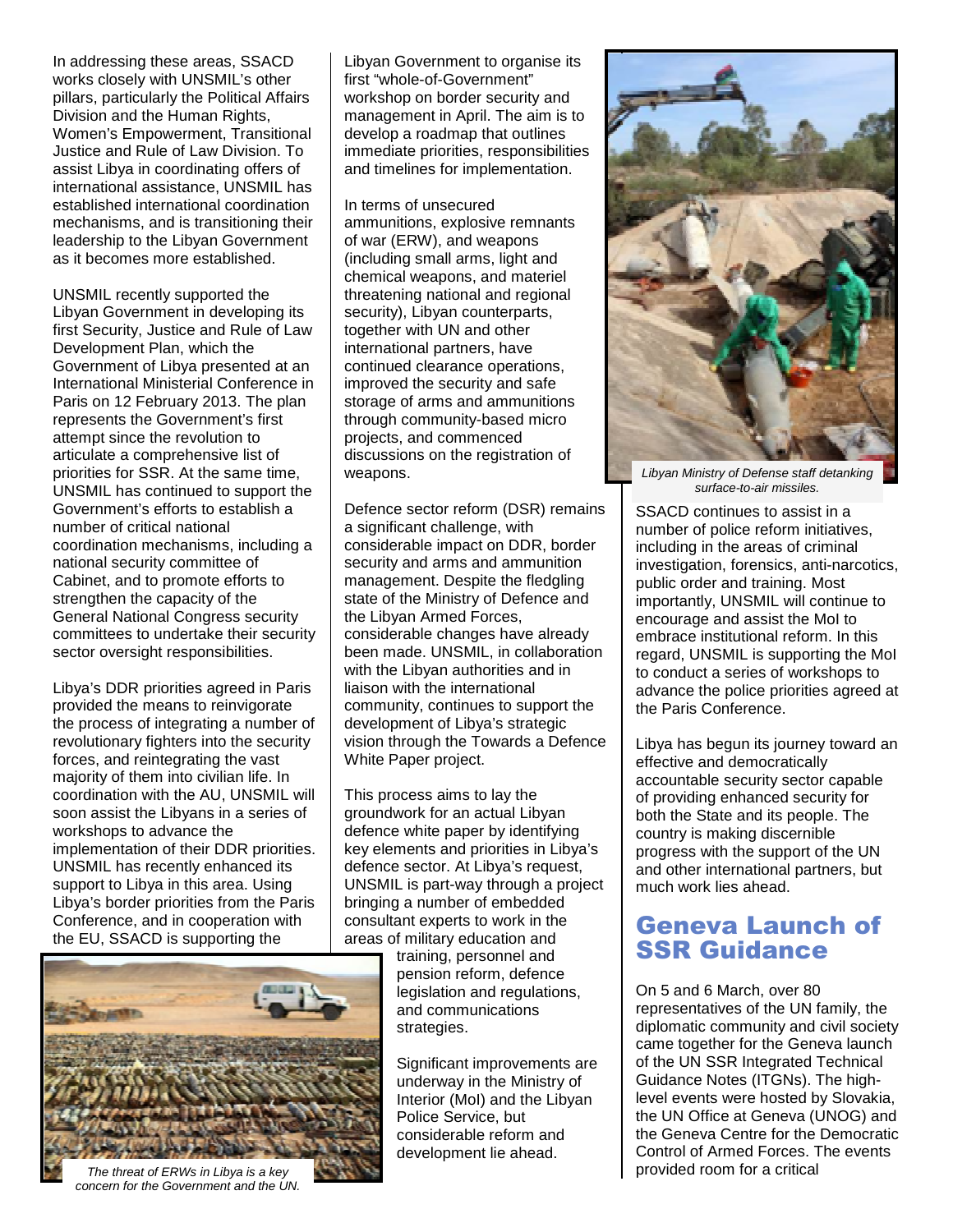

Kassym-Jomart Tokayevm Director-General of UNOG at the opening ceremony.

assessment of challenges in UN field missions and frank discussion on the way forward in the area of SSR.

Opening the events, UNOG Director-General, Mr. Kassym-Jomart Tokayev, emphasized the critical importance of SSR in helping fragile countries through delicate postconflict transitions. "Where the security sector has, in many contexts, been part of the problem, we need to make it part of the solution through reform", he said.

State Secretary of the Ministry of Foreign and European Affairs of the Slovak Republic, Mr. Peter Burian, and Assistant Secretary-General for Rule of Law and Security Institutions, Mr. Dmitry Titov, delivered keynote addresses and focused on how to translate the ITGNs into practical actions on the ground.

Mr. Titov underscored that "SSR has become an increasingly important component of UN peace operations and is now mainstreamed as a core element of conflict prevention, peacebuilding and development." Both Mr. Titov and Mr. Burian highlighted the need for a strategic approach to ensure national ownership and necessary democratic governance. During the experts-level seminar, participants discussed three main themes: 1) reflecting on the implementation of the 2008 Secretary-General's report on SSR; 2) learning from the regional dimension of UN support to SSR; and 3) adapting UN support to emerging SSR trends.

#### Peacekeeping and Human **Rights Conference**

The SSR Unit was invited to the tenth annual conference held from 17 to 19 January and hosted by the Northwestern University in Chicago. During the three-day conference, delegates explored the political, economic, and

social forces behind international peacekeeping in an endeavour to understand the complexities behind international and local efforts to both build and sustain peace in areas of conflict.

Mr. Murray McCullough from the SSR Unit spoke on the panel "Beyond Enforcing the Peace: The Role of Troops in Reconstruction". This allowed an opportunity to highlight the UN Policy on DSR where blue helmets are now expected in part to engage in host nation institution building. "Our mission is moulded by the Security Council mandate, but in all cases our role is to 'assist' not 'substitute' the host nation", he said.

#### Advanced Training on SSR in Sarajevo

From 18 to 21 February, the SSR Unit co-delivered for the first time the innovative Advanced Training on SSR, developed by the Genevabased International Security Sector Advisory Team (ISSAT), and conducted at the Peace Support Operations Training Centre (PSOTC) in Sarajevo, Bosnia and Herzegovina (BiH), with the financial support of Switzerland and Norway. The Advanced Training on SSR aimed to solidify and build on the skills and knowledge acquired during the introductory training on SSR undertaken six months earlier.

Participants came from military and civilian staff from PSOTC, the Organization for Security and Cooperation in Europe, the Ministries of Defence of BiH, the Former Yugoslav Republic of Macedonia and Serbia,

the Ministry of Security of BiH, the Sarajevo-based non-governmental organization Centre for Security Studies and German and British military advisers. Many participants may be deployed in the future as SSR advisers in peacekeeping operations.

The training included sessions and practical exercises on the skills needed to be an effective SSR adviser. The advanced training was followed by an introduction to the skills and methods commonly used for delivering training on SSR with the aim of building the capacity of the participants in being trainers themselves.

#### SSR Unit Support Visit to Côte d'Ivoire

Since the publication of our article "Spotlight on a Mission: SSR in Côte d'Ivoire" in edition 15 of the SSR Newsletter, progress has been made in the area of SSR in Côte d'Ivoire. The National SSR Strategy was endorsed by the National Security Council in September 2012. The strategy assumes a holistic approach to SSR and identifies over 100 activities that will take place over four periods (6 months, 12 months, 5 years and 10 years).

A Secretariat within that National Security Council, including a consultative group comprising international partners, has been established and is charged with the task of monitoring the implementation of the SSR strategy. Within the context of the SSR process, the Ministry of Interior has already established a strategic document for the reform of the police, based on an audit conducted in August 2011. The Ministry of Defence is elaborating a Defence Policy. A 2012-2015 National Justice Sector Reform Strategy was adopted. The creation of a joint centre for the coordination of operational decisions to address security threats in Abidjan and surroundings is an additional measure aimed at enhancing the coherence and effectiveness of the Ivorian security forces.